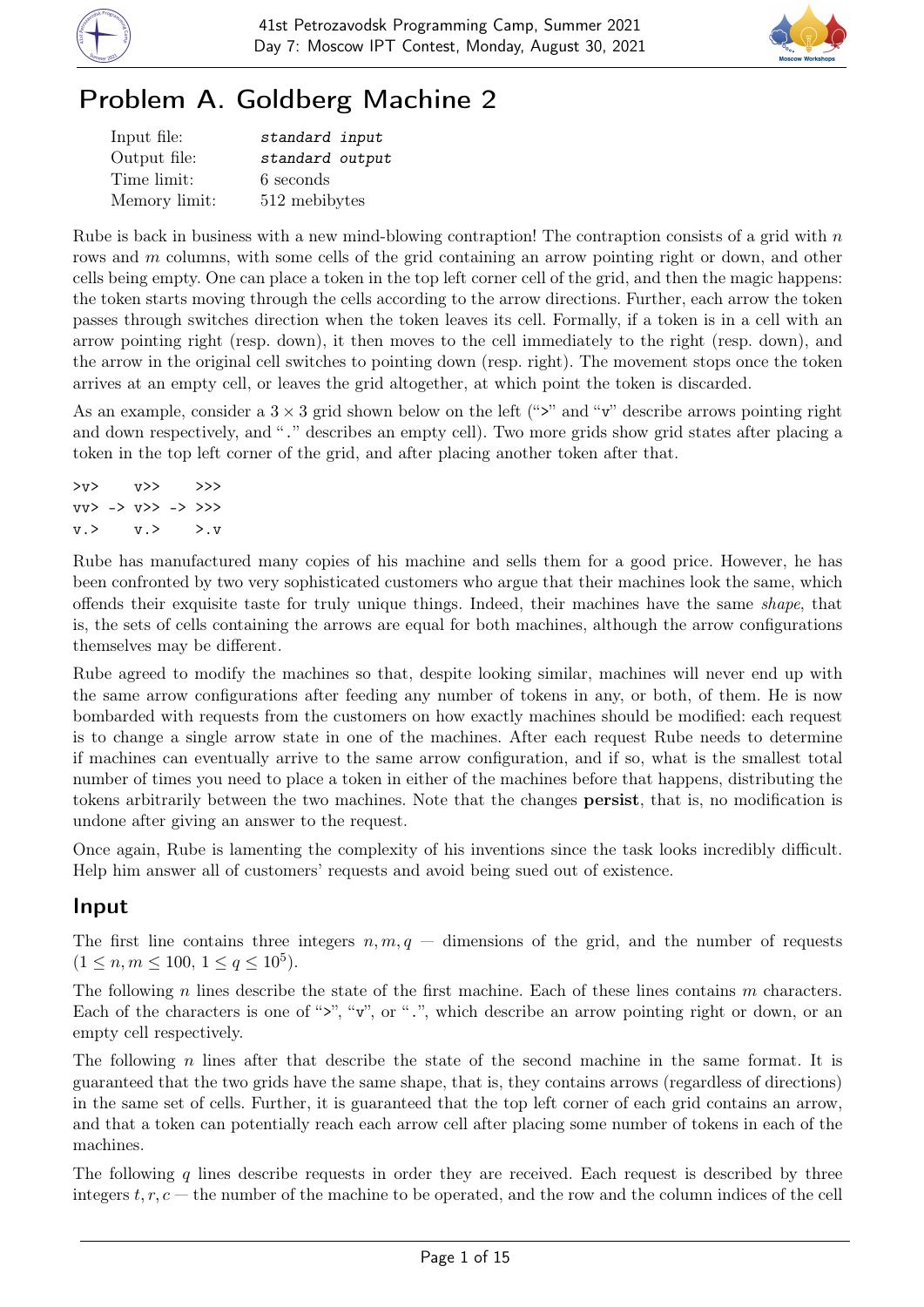



to be switched  $(t \in \{1,2\}, 1 \le r \le n, 1 \le c \le m)$ . Rows are numbered top to bottom, and columns are numbered left to right, both starting from 1. It is guaranteed that the cell to be switched in each request contains an arrow.

Extra empty lines may be present between sections for visual clarity.

## Output

Print  $q + 1$  lines, each containing answers after processing the first  $0, 1, 2, \ldots, q$  requests respectively, in order. If the machines in their current states can not arrive to the same arrow configuration after any number of tokens placed in either of them, print −1 as the answer. Otherwise, print the smallest total number of tokens that need to be placed in the machines before they arrive to the same configuration.

Do not print leading zeros.

| standard input  | standard output     |
|-----------------|---------------------|
| 3 3 9           | $\mathbf{1}$        |
| $>_{\rm V}$     | $-1$                |
| vv>             | $-1$                |
| $\rm v$ . $>$   | $\mathbf{2}$        |
|                 | 14                  |
| V>>             | $-1$                |
| $v \rightarrow$ | $-1$                |
| $\rm v$ . $>$   | $-1$                |
|                 | $-1$                |
| 2 3 1           | $\mathsf{O}\xspace$ |
| 221             |                     |
| 211             |                     |
| 1 3 3           |                     |
| 122             |                     |
| 2 3 3           |                     |
| 231             |                     |
| 1 1 2           |                     |
| 121             |                     |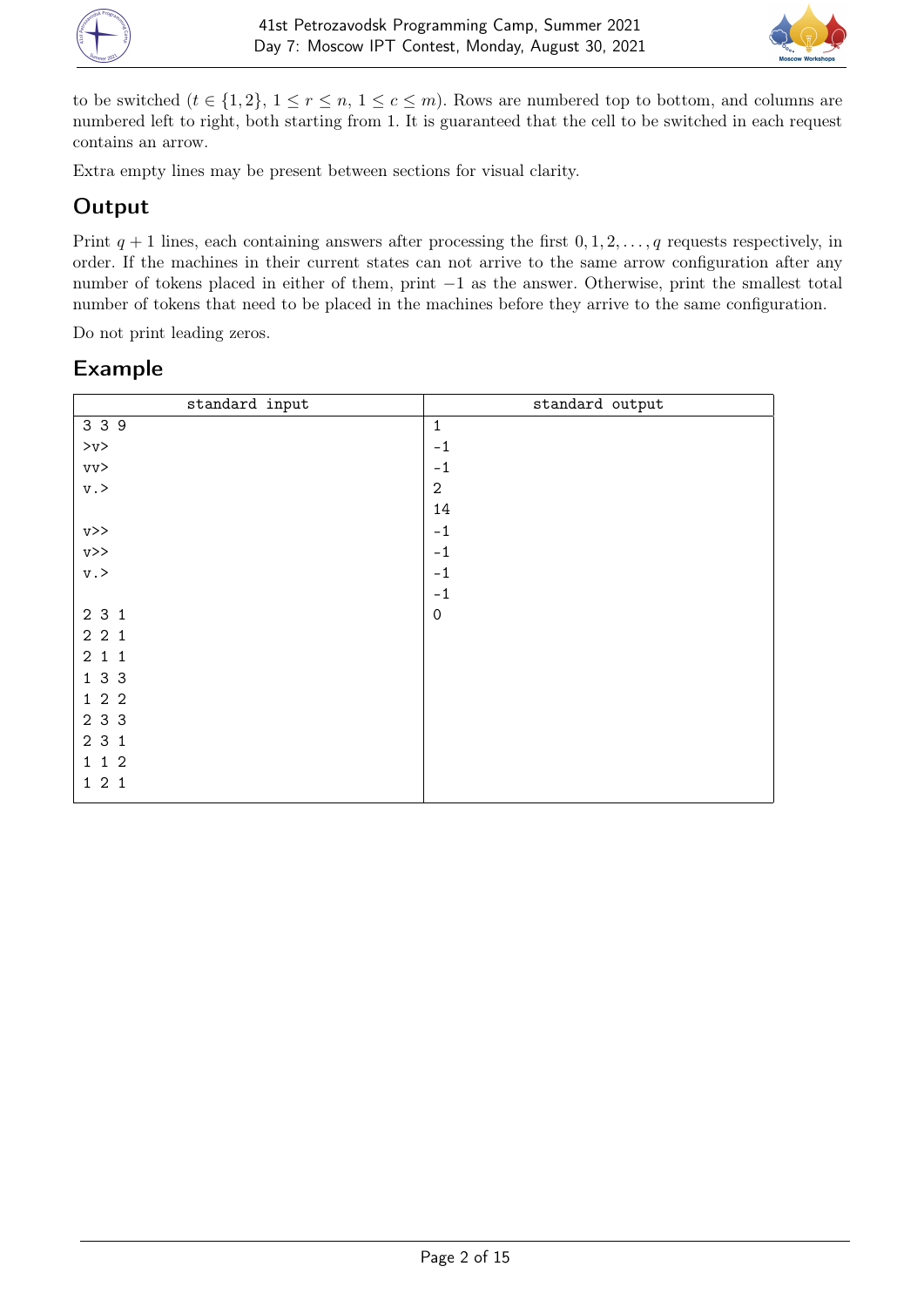



# Problem B. Nein

| Input file:   | standard input  |
|---------------|-----------------|
| Output file:  | standard output |
| Time limit:   | 2 seconds       |
| Memory limit: | 512 mebibytes   |

Given k and n, find the n-th positive integer x such that the decimal representation of  $x \cdot 999 \dots 9$  $\overline{\phantom{a}}_k$ doesn't

contain any 9.

#### Input

The only line contains two integers k and  $n (1 \le k \le 18, 1 \le n \le 10^{18})$ .

# **Output**

Print the answer.

### Examples

| standard input | standard output |
|----------------|-----------------|
| $1\quad1$      | $\overline{2}$  |
| 18             | 9               |
| 19             | 12              |
| 1 10           | 13              |
| 5 <sub>1</sub> | 11112           |
| 5 84           | 11235           |
| 5 668          | 12345           |
| 5 733942       | 2281488         |

### **Note**

For  $k = 1$ , the sequence of all valid numbers starts with  $2, 3, 4, 5, 6, 7, 8, 9, 12, 13, \ldots$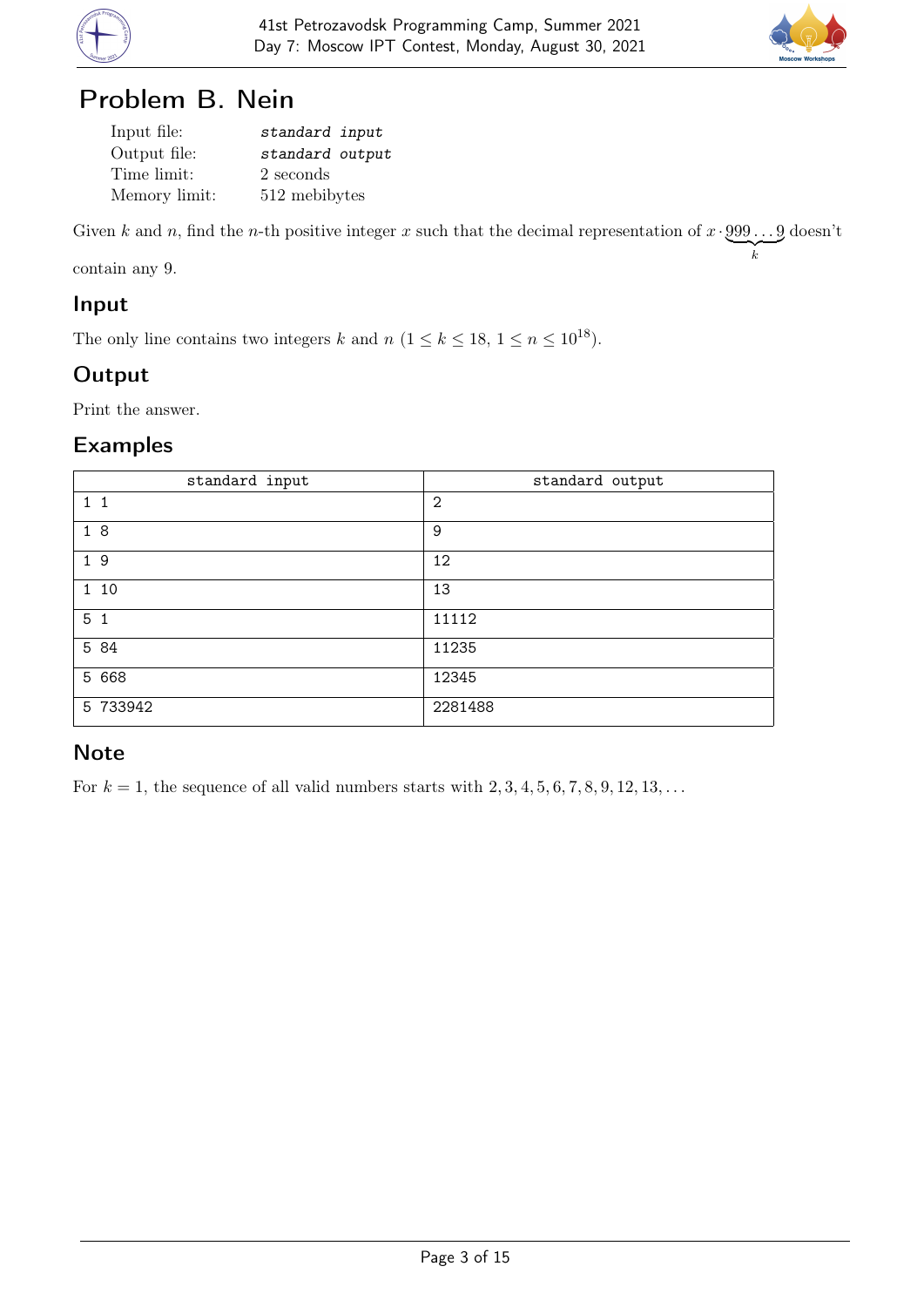



# Problem C. MIPT: Connecting People

| Input file:   | standard input  |
|---------------|-----------------|
| Output file:  | standard output |
| Time limit:   | 2 seconds       |
| Memory limit: | 512 mebibytes   |

Moscow IPT campus is under renovation. New student accomodations are located in the freshly built skyscraper housing estate. There are n skyscrapers in a row, the *i*-th from the start of the row having  $h_i$ floors. Skyscraper foundations are perfectly level with each other, and all floors have exact same height, thus same floors (counting from the bottom) in any pair of skyscrapers are on the same vertical level.

Each floor of each skyscraper is occupied by exactly one resident (how fancy is that!). Residents can move up and down inside each skyscraper via elevators. Moving one floor in any direction within the skyscraper i takes  $tv_i$  seconds.

Really, the only downside of the project is the lack of budget for guarding the entrances to the skyscrapers, thus, for the safety purposes, at the moment entering or leaving the complex is not possible at all. To make up for this, it was decided to build extra corridors connecting skyscrapers in the complex. Each corridor must be perfectly horizontal, thus it must connect floors with same numbers in respective skyscrapers. Further, the corridor can not overlap with any skyscraper standing in between its endpoints. Formally, if floors x are connected with a corridor in skyscrapers i and j, then  $h_k < x$  must be satisfied for all k such that  $i < k < j$  (and also, naturally,  $h_i, h_j \geq x$  must hold).

Corridors are state-of-the-art, thus travelling through any corridor takes th seconds, regardless of the distance travelled. However, they are also expensive, thus only  $n-1$  of them can be built.

To make residents happier (and also complain less about being imprisoned), the following conditions must be satisfied:

- It has to be possible to get from any floor of any skyscraper to any other floor of any other skyscraper via elevators and corridors.
- If we arbtrarily number all residents from 1 to  $R = \sum_{i=1}^{n} h_i$ , and define  $d(x, y)$  as the smallest time (in seconds) the resident  $x$  needs to get to the accomodation of the resident  $y$  via elevators and corridors, then  $\sum_{1 \leq x \leq y \leq R} d(x, y)$  must the as small as possible.

Help the MIPT planning board to complete this astounding project.

#### Input

The first line contains two integers n and  $th$  — the number of skyscrapers and the time (in seconds) needed to travel any horizontal corridor respectively  $(1 \le n \le 60, 1 \le th \le 10^6)$ .

The following n lines describe the skyscrapers. The *i*-th of these lines contains two integers  $h_i, tv_i$  — the number of floors (as well as residents), and the time (in seconds) needed to travel one floor vertically within the skyscraper *i* respectively  $(1 \le h_i \le 3000, 1 \le tv_i \le 10^6)$ .

It is guaranteed that  $R = \sum_{i=1}^{n} h_i \leq 3000$ .

### Output

Print a single integer – the smallest value of  $\sum_{1 \le x < y \le R} d(x, y)$  over all valid ways to construct  $n-1$ corridors, as defined above.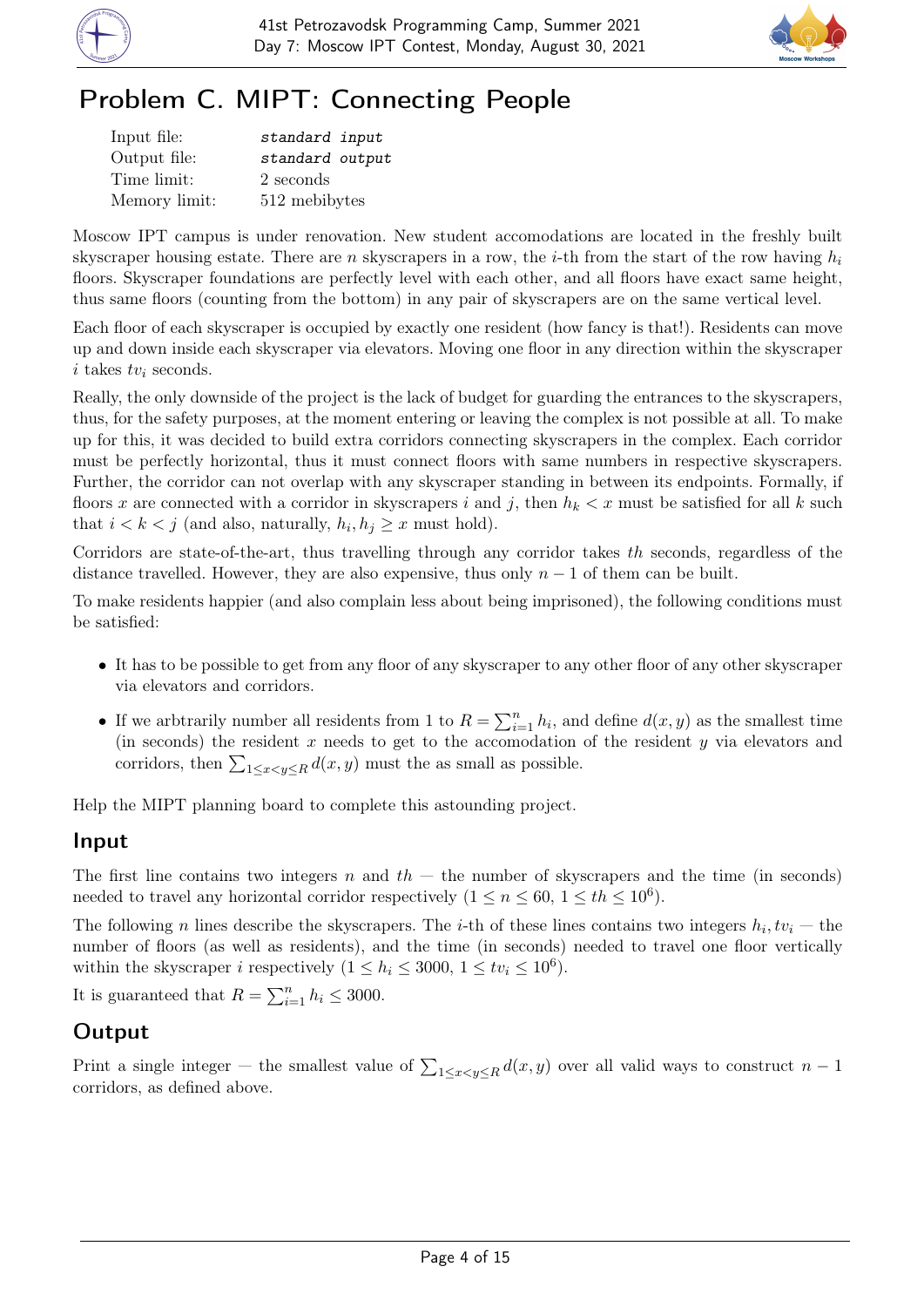



# Examples

| standard input    | standard output |
|-------------------|-----------------|
| $1\quad1$         | 20              |
| 5 <sub>1</sub>    |                 |
| 2 <sub>1</sub>    | 59              |
| 3 3               |                 |
| 3 <sub>2</sub>    |                 |
| 5 1000            | 460314          |
| 10 1              |                 |
| $1\quad1$         |                 |
| 7 <sub>1</sub>    |                 |
| 3<br>$\mathbf{1}$ |                 |
| 8 <sub>1</sub>    |                 |
| 5 <sub>1</sub>    | 1626464         |
| 10 1000           |                 |
| 1 1000            |                 |
| 7 1000            |                 |
| 3 1000            |                 |
| 1000<br>8         |                 |

### Note

In the first sample, there are no corridors, thus the answer is simply the sum of vertical distances. Optimal configurations for the other sample tests are pictured below:

|     | #             |   |            |   | #         |                         |   |
|-----|---------------|---|------------|---|-----------|-------------------------|---|
|     | #             |   |            |   | #         |                         |   |
|     | #<br>-------# |   |            |   | #         |                         | # |
|     | #             | # |            | # | #         | #                       | # |
|     | #             |   | #          | # | #         | #                       | # |
|     | #             |   | $# - - -#$ |   | #         | #                       | # |
|     | #             |   |            |   | $\#$ $\#$ | $# - - + + - - +$       |   |
| # # | #             |   | # #-#      |   |           | $\#$<br>$# - # +$       |   |
| #-# | #             |   |            |   | # # #     | #<br># # #              |   |
|     |               |   |            |   |           | # # #-# # # # # #-# # # |   |
|     |               |   |            |   |           |                         |   |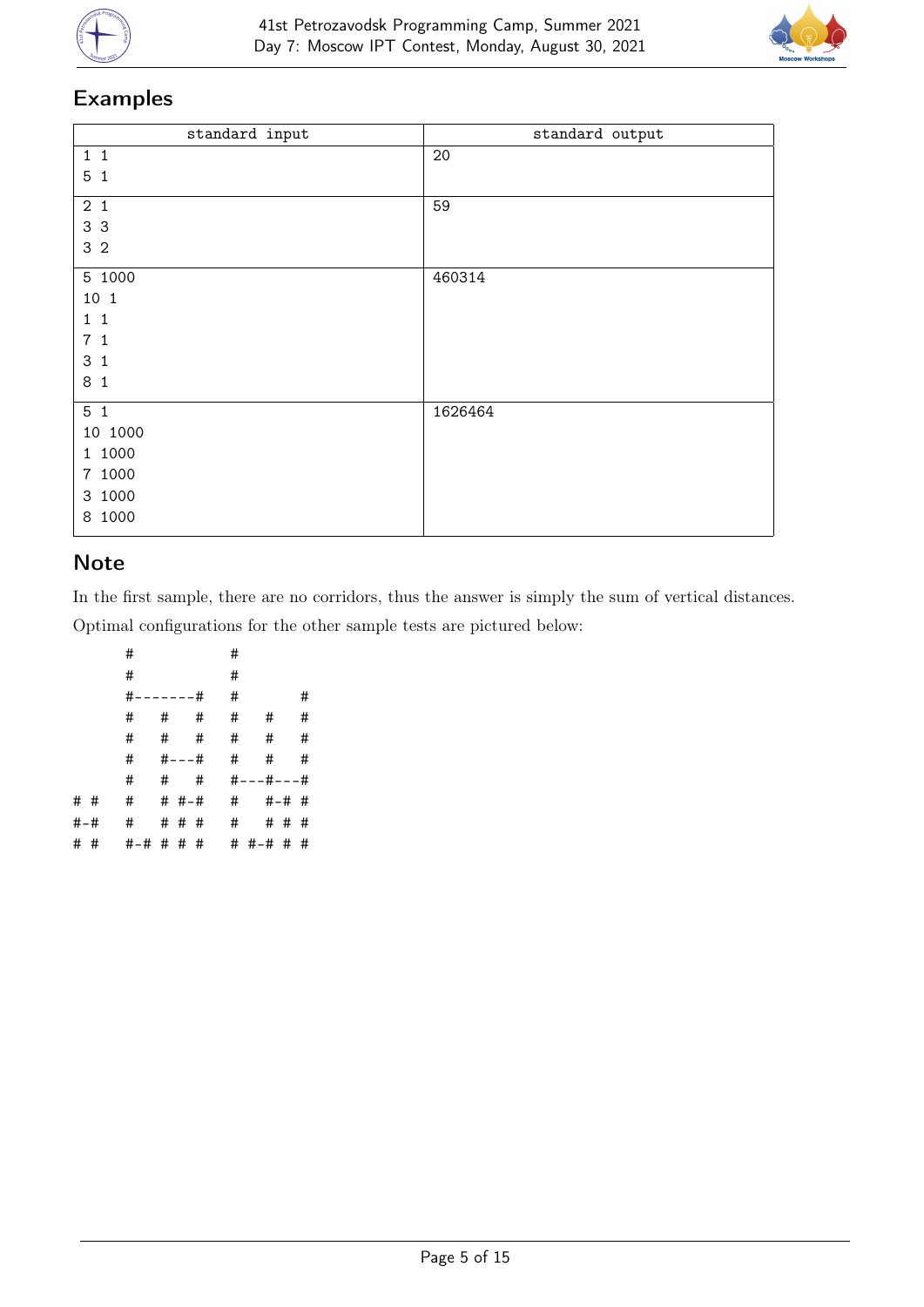



# Problem D. Matryoshka Dolls

| Input file:   | standard input  |
|---------------|-----------------|
| Output file:  | standard output |
| Time limit:   | 5 seconds       |
| Memory limit: | 512 mebibytes   |

Denisson is an average enjoyer of Matryoshka dolls. A set of matryoshkas consists of a wooden figure, which separates at the middle, top from bottom, to reveal a smaller figure of the same sort inside, which has, in turn, another figure inside of it, and so on.

Recently he bought a set of these toys and placed them on the table in some order. There are exactly  $n$ dolls of different sizes in his set, so the current order of matryoshkas can be represented as a permutation p of length n, where  $p_i$  is equal to the size of *i*-th doll.

Denisson usually has a very tight schedule, but today he wants to relax with his toys, and will play the following game:

- Firstly, he will choose some segment  $[l, r]$  of his dolls permutation;
- Then he will take the smallest matryoshka on this segment and place it into the matryoshka of the next size. The time needed for him to perform this procedure equals  $|i-j|$  where  $p_i$  and  $p_j$  are sizes of the two smallest dolls on the chosen segment;
- He will repeat this action until there is only one matryoshka left on the segment. The total time needed for his game is the sum of times needed for all performed procedures.

Suddenly, he realized that his interesting game could last for a very long time, but he really cares about his schedule. He came to you with  $q$  different segments  $[l_i, r_i]$  and wonders what time he needs to play the game on each of these segments. He hopes that you will not spend too much time finding it out.

### Input

The first line contains two integers n and  $q$  — the number of matryoshkas and the number of requests  $(1 \le n \le 10^5, 1 \le q \le 5 \cdot 10^5).$ 

The second line describes the order of the matryoshkas represented as a permutation  $p$  ( $1 \leq p_i \leq n$ ).

The following  $q$  lines describe requests in the order they are received. Each request is described by two integers  $l_i$  and  $r_i$   $(1 \leq l_i \leq r_i \leq n)$  — endpoints of the *i*-th segment.

# **Output**

For *i*-th request, print the total time needed to play the game on segment  $[l_i, r_i]$ .

| standard input | standard output |
|----------------|-----------------|
| 5 5            | ⇁               |
| 1 5 2 4 3      | 5               |
| 1 5            | 3               |
| 14             |                 |
| 1 <sup>3</sup> |                 |
| $1\,2$         |                 |
|                |                 |
|                |                 |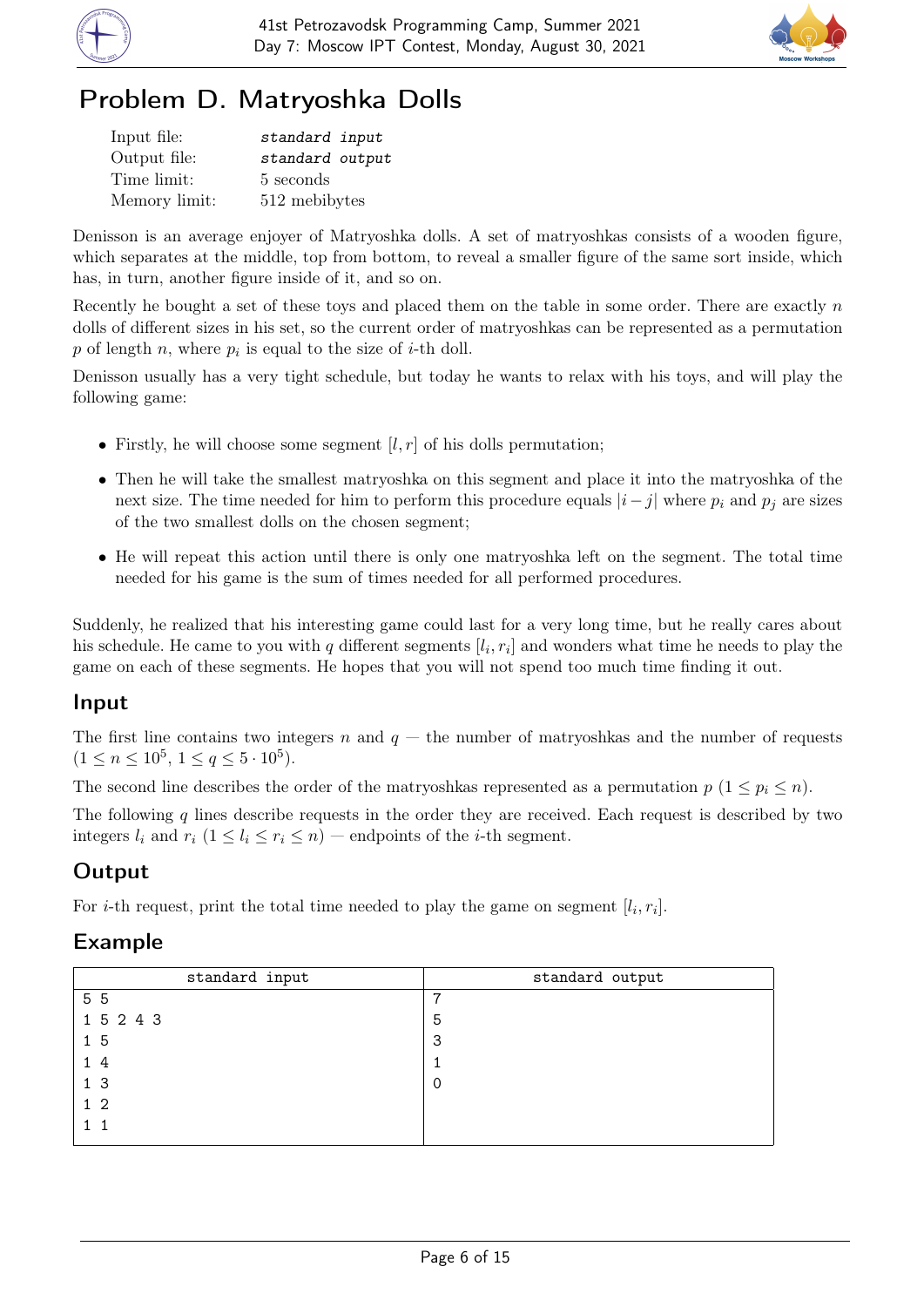



# Problem E. No Rest for the Wicked

| Input file:   | standard input  |
|---------------|-----------------|
| Output file:  | standard output |
| Time limit:   | 4 seconds       |
| Memory limit: | 512 mebibytes   |

The 41st Petrozavodsk Programming Camp comes to its end. We hope that you enjoyed the last week. We will probably meet some of you at the ICPC 2020 World Finals, which is planned to be held in about a month, and there are different strategies to spend this time. One option is to train hard and solve more problems. Another possible option is, on the opposite, to clear your mind and take a good rest after all this work.

You may have probably noticed that this camp was held online. COVID-19 has changed the way we live now. It has also constrained travel possibilities a lot.

Let's say that there are  $n$  countries (enumerate them from 1 to  $n$  for convenience), and there are also m bidirectional flights between them. Each country i has three properties: a spectacularness value  $s_i$ , a COVID level  $c_i$  and a security threshold  $t_i \geq c_i$ . Their meaning is the following: if one wants to fly to the j-th country, and they have ever been to the *i*-th country, then  $c_i \leq t_j$  must hold.

Assume that a person from the i-th country wants to visit other countries, and their goal is to go the most spectacular they can — that is, to eventually visit a country j with the maximal possible  $s_i$ . Find this spectacularness value for each starting i.

Note that there always is an option to stay home, so the answer always exists. For the sake of simplicity we **do not** require the possibility to return home after visiting the most spectacular possible country (let's say that you can always go home somehow even if there are no flights to it).

### Input

The first line contains two integers n and m separated by space  $(1 \le n, m \le 2 \cdot 10^5)$ . Then n lines follow, *i*-th of them contains three space-separated integers  $c_i$ ,  $t_i$ , and  $s_i$   $(1 \leq c_i, t_i, s_i \leq 10^9, c_i \leq t_i)$ .

The following m lines describe edges, each of them containing two integers u and  $v (1 \le u, v \le n)$  and denoting a flight between  $u$  and  $v$ . The described graph is guaranteed to have no self-loops and no multiple edges.

## Output

Print n integers, *i*-th of them being the maximal spectacularness one could see starting from the *i*-th country.

| standard input | standard output |
|----------------|-----------------|
| 4 3            | 2 4 2 3         |
| 2 3 1          |                 |
| 1 1 4          |                 |
| 122            |                 |
| 1 1 3          |                 |
| 1 <sub>2</sub> |                 |
| 1 <sub>3</sub> |                 |
| - 4            |                 |
|                |                 |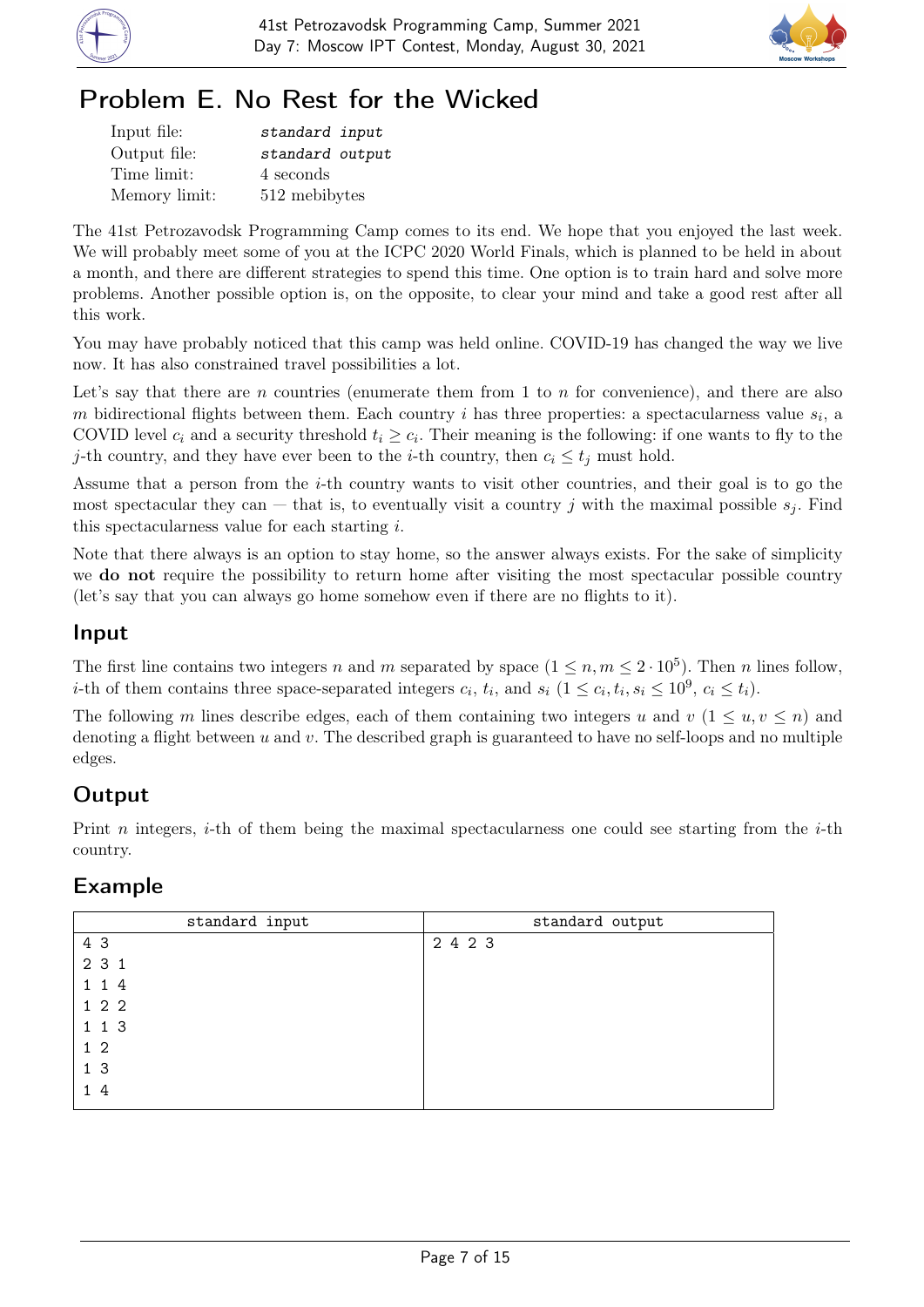



# Problem F. The Last Samurai

| Input file:   | standard input  |
|---------------|-----------------|
| Output file:  | standard output |
| Time limit:   | 1 second        |
| Memory limit: | 512 mebibytes   |

#### This is an output-only problem.

The chess developers released a new custom mode called "The Last Samurai". On the initial configuration of the board there is one black king and multiple white pieces. The only moving piece is the black king, and the goal is to capture all white pieces without ever putting itself under attack.

Consider a strategy that repeats the following steps:

- 1. If there are no white pieces left, black have won.
- 2. If there is no way to capture any of the remaining white pieces, black have lost.
- 3. Otherwise, consider the shortest sequence of moves that the black king can take to capture a white piece while not placing itself under attack at any point (including immediately after capturing). If there are several different pieces that can be captured in the smallest number of moves, pick one in the topmost possible row; if there is still a tie, pick the leftmost possible piece.
- 4. Perform the chosen sequence of moves to capture a piece; repeat from step 1.

You need to design a level with the following properties:

- The board size is at most  $200 \times 200$  (that is, no side exceeds 200).
- Each white piece is either a rook, or a bishop, or a knight.
- There is exactly one black king on the board, which is initially not under attack from any white piece.
- The greedy strategy above successfully completes the level, but makes more than  $10^6$  moves with the black king.

Please provide any level satisfying these requirements.

#### Input

The problem has no input.

#### Output

In the first line print two space-separated integers n and  $m$  ( $1 \leq n, m \leq 200$ ) standing for the size of the board. In the next n lines print the level description. More specifically, the  $i$ -th of them must be a string consisting of characters from ".rbnkRBNK", where the  $j$ -th of them is

- $\bullet$  "." if the corresponding cell is free.
- $\bullet$  " $\mathbf{r}$ " or "R" if the corresponding cell is occupied by a white rook,
- $\bullet$  "b" or "B" if the corresponding cell is occupied by a white bishop,
- $\bullet$  "n" or "N" if the corresponding cell is occupied by a white knight,
- "k" or "K" if the corresponding cell is occupied by the black king.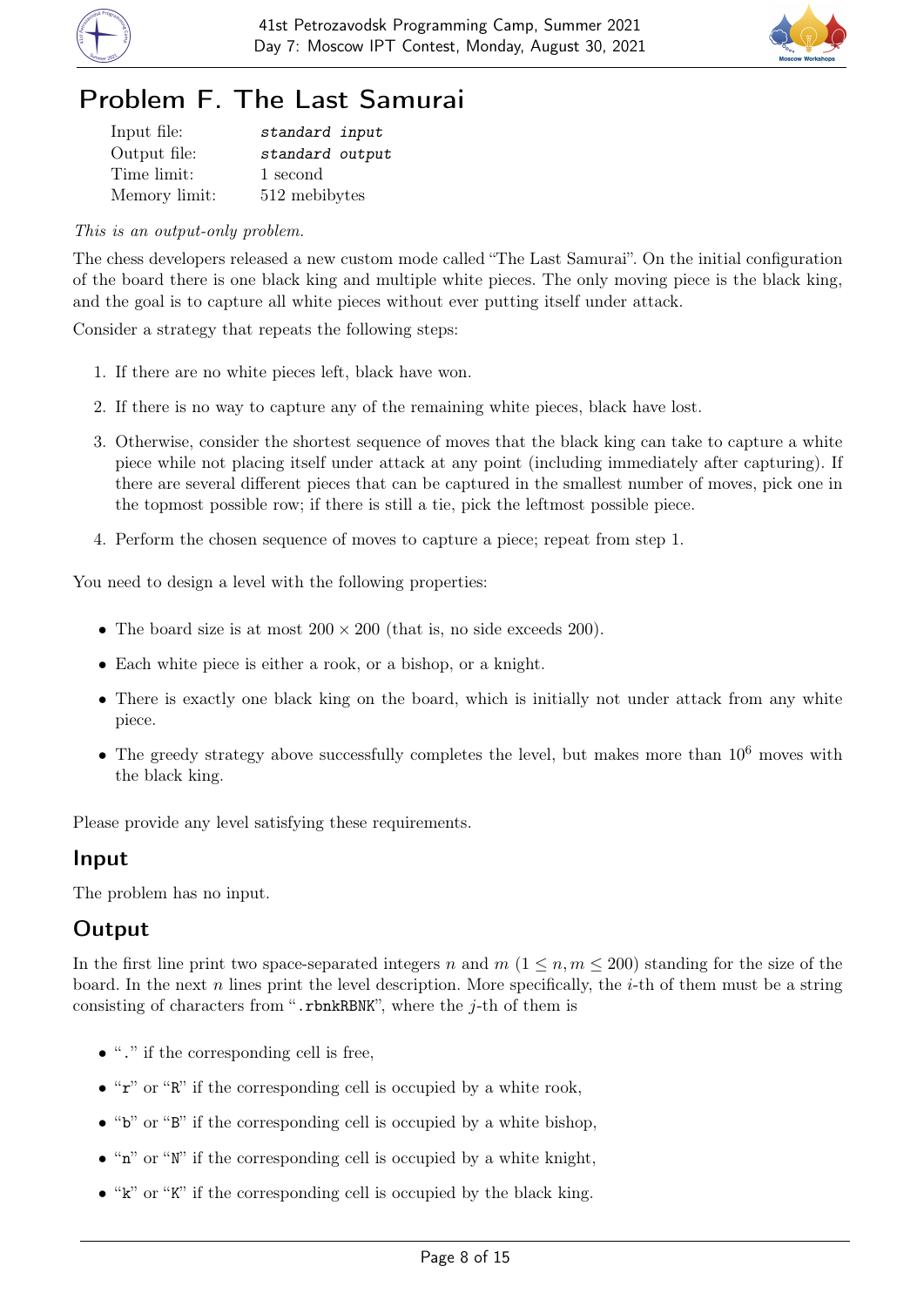



# Example

| standard input  | standard output   |
|-----------------|-------------------|
| <empty></empty> | 88                |
|                 | $r \ldots \ldots$ |
|                 | .                 |
|                 | .                 |
|                 | .                 |
|                 | $K. \ldots$ .     |
|                 | $\ldots$          |
|                 | .                 |
|                 | $\ldots$ n.       |

# Note

The sample output is only given to clarify the output format. The greedy strategy captures all pieces in 10 moves, with the king's route shown below:

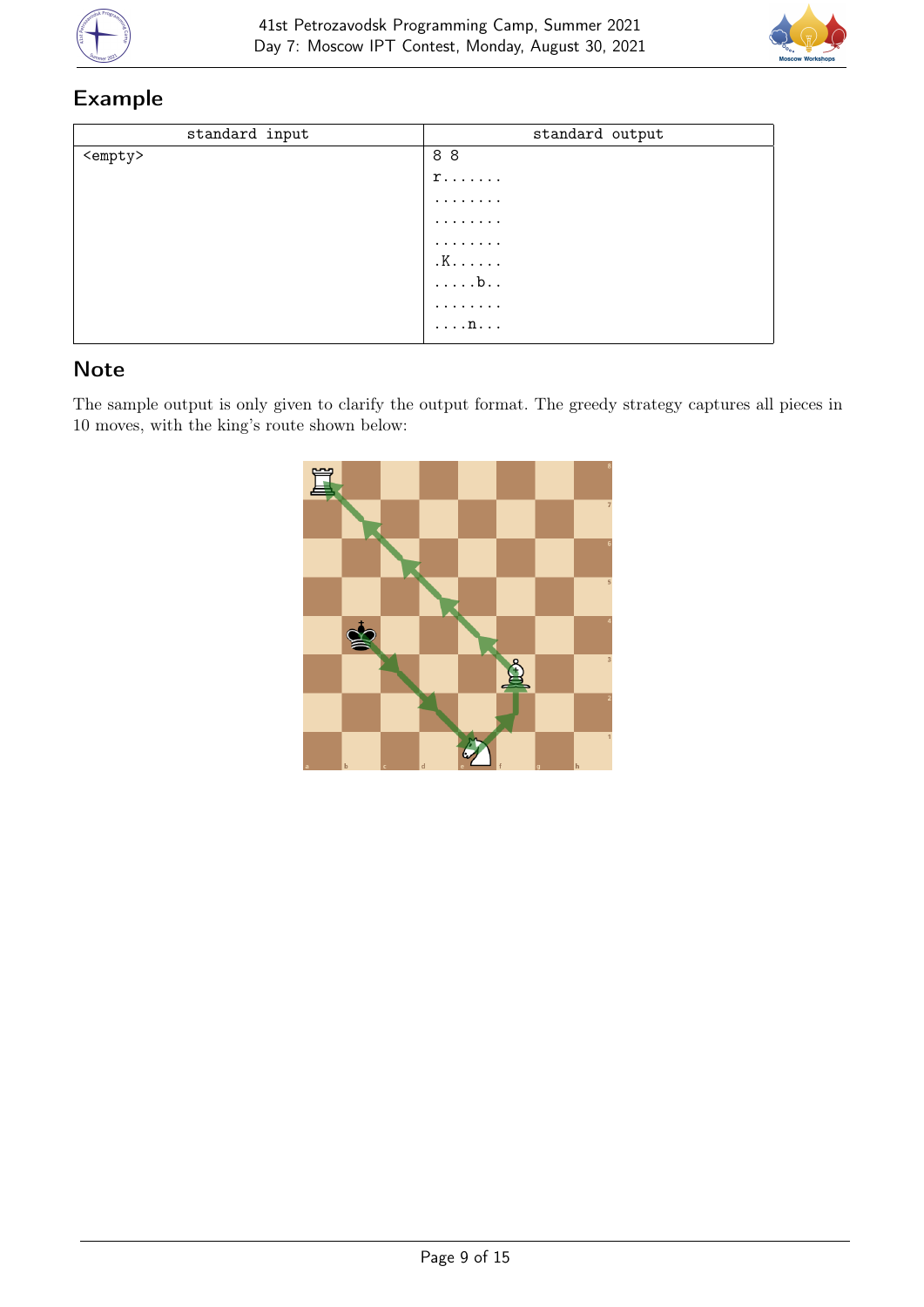



# Problem G. Nikanor Loves Games

| Input file:   | standard input  |
|---------------|-----------------|
| Output file:  | standard output |
| Time limit:   | 1 second        |
| Memory limit: | 512 mebibytes   |

Nikanor spends all his free time on games. Because of this, he gets bad marks at the university, but that's another story. He also likes gambling. In this problem, we consider the modification of the game called "Orlyanka". There are two players, and each of them has his own coin. Each of the two sides of a coin contains an integer. Players toss their coins, and the winner is the one with the highest number. We can assume that for each coin the probabilities of coming up both sides are equal.

Tonight Nikanor is playing this game with his friends. Nikanor has n friends, and he will play with each of them for a bet of  $x_i$  rubles. Fortunately, Nikanor knows that his *i*-th friend has a coin with the numbers  $a_i$  and  $b_i$ . If Nikanor wins against his friend, he will receive  $x_i$  rubles. Otherwise, he will pay  $x_i$  rubles to his friend. If Nikanor and his friend dropped the same value, Nikanor is declared the winner.

Now Nikanor is going to go to the store and buy one coin for all games to maximize his expected profit, taking the coin cost into account. In this shop, a coin with the numbers a and b costs  $a \cdot b$  rubles. Nikanor can buy any coin with positive integers.

It's so hard for Nikanor to make the right decision... Nikanor asks you to help him choose a coin so that the expected profit is as high as possible.

### Input

The first line contains one integer  $n (1 \le n \le 2 \cdot 10^5)$  denoting the number of friends.

Each of the following *n* lines contains three integers  $a_i$ ,  $b_i$ , and  $x_i$  ( $1 \le a_i, b_i, x_i \le 10^9$ ) representing the numbers on  $i$ -th friend's coin and  $i$ -th bet in rubles.

## Output

Print a single integer — the maximum expected profit.

Your answer will be considered correct if its absolute or relative error does not exceed  $10^{-6}$ .

Formally, let your answer be a, and the jury's answer be b. Your answer will be accepted if and only if  $\frac{|a-b|}{\max(1,|b|)} \leq 10^{-6}.$ 

| standard input | standard output |
|----------------|-----------------|
| ◠              | 2.5000000000    |
| 1 4 15         |                 |
| 3 5 10         |                 |
|                | 4.0000000000    |
| 228            |                 |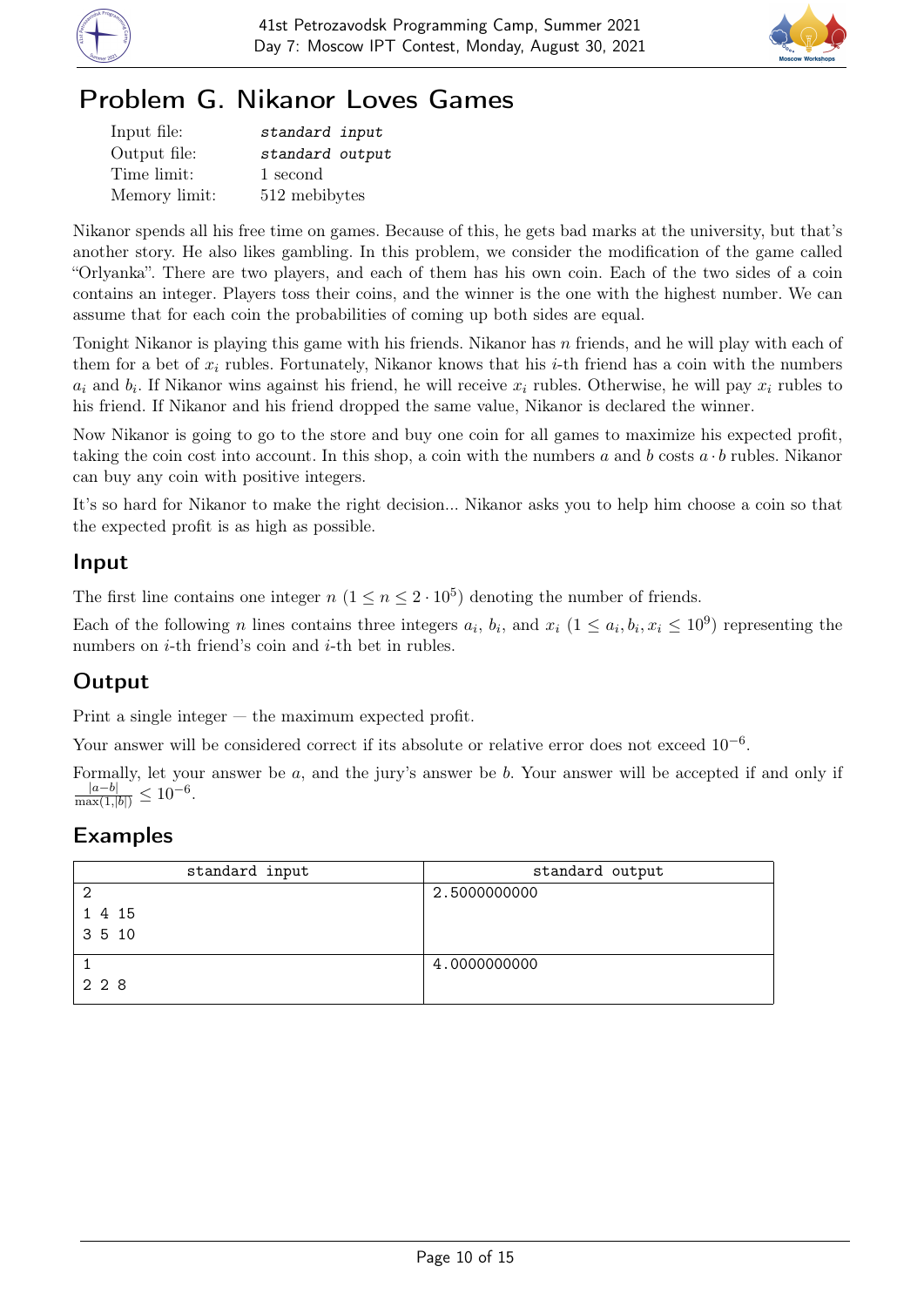



# Problem H. Roads of the Empire

| Input file:   | standard input  |
|---------------|-----------------|
| Output file:  | standard output |
| Time limit:   | 2 seconds       |
| Memory limit: | 512 mebibytes   |

King is dead. Long live the king!

The young emperor has just inherited the vast empire of his father. After the successful reign, it consists of such many cities that it is plausible to consider that there are infinitely many of them.

However, the transportation system of the empire is pretty poor. As all new rulers do, the emperor wants to change his predecessor's policies. Thus, instead of war, he decides to build some new roads in the empire. However, the country's religious beliefs require the emperor to follow a specific ritual of building new roads.

First, he has to choose a positive number n. Then, n cities are taken, numbered from 1 to n. After that, for all pairs of cities with numbers x and y such that  $1 \leq x \leq y \leq n$ , the road between them is built if and only if  $x + n$  is evenly divisible by y.

After all those manipulations, the emperor has to choose two cities u and v, satisfying  $1 \leq u, v \leq n$ , and find the number of roads in the shortest path between them. Moreover, he must choose them randomly and equiprobably to be blessed by God, the holy protector of the empire. Knowing this length, the Religious Council will decide whether the plan is acceptable.

The emperor is worried before the meeting with the Council, so he prepared several such plans. For every plan, answer the question of the length of the shortest path!

### Input

The first line contains one integer  $T (1 \le T \le 2 \cdot 10^5)$  — the number of plans proposed by the emperor.

Each of the following T lines contains three integers  $n, u, v$   $(1 \le n \le 10^{18}, 1 \le u, v \le n)$  – the number of cities chosen for the plan, and the two cities for which you are asked to find the length of the shortest path in the described graph.

It is guaranteed that u and v were chosen randomly and equiprobably after n had been selected for each test.

# **Output**

For every query, print a number on a separate line  $-$  the length of the shortest path between the corresponding cities. If the path does not exist, print  $-1$ .

| standard input | standard output |
|----------------|-----------------|
| 4              |                 |
| 5 1 2          |                 |
| 8 2 5          | $-1$            |
| 772            | 2               |
| 6 2 5          |                 |
|                | 2               |
| 88 14 2        |                 |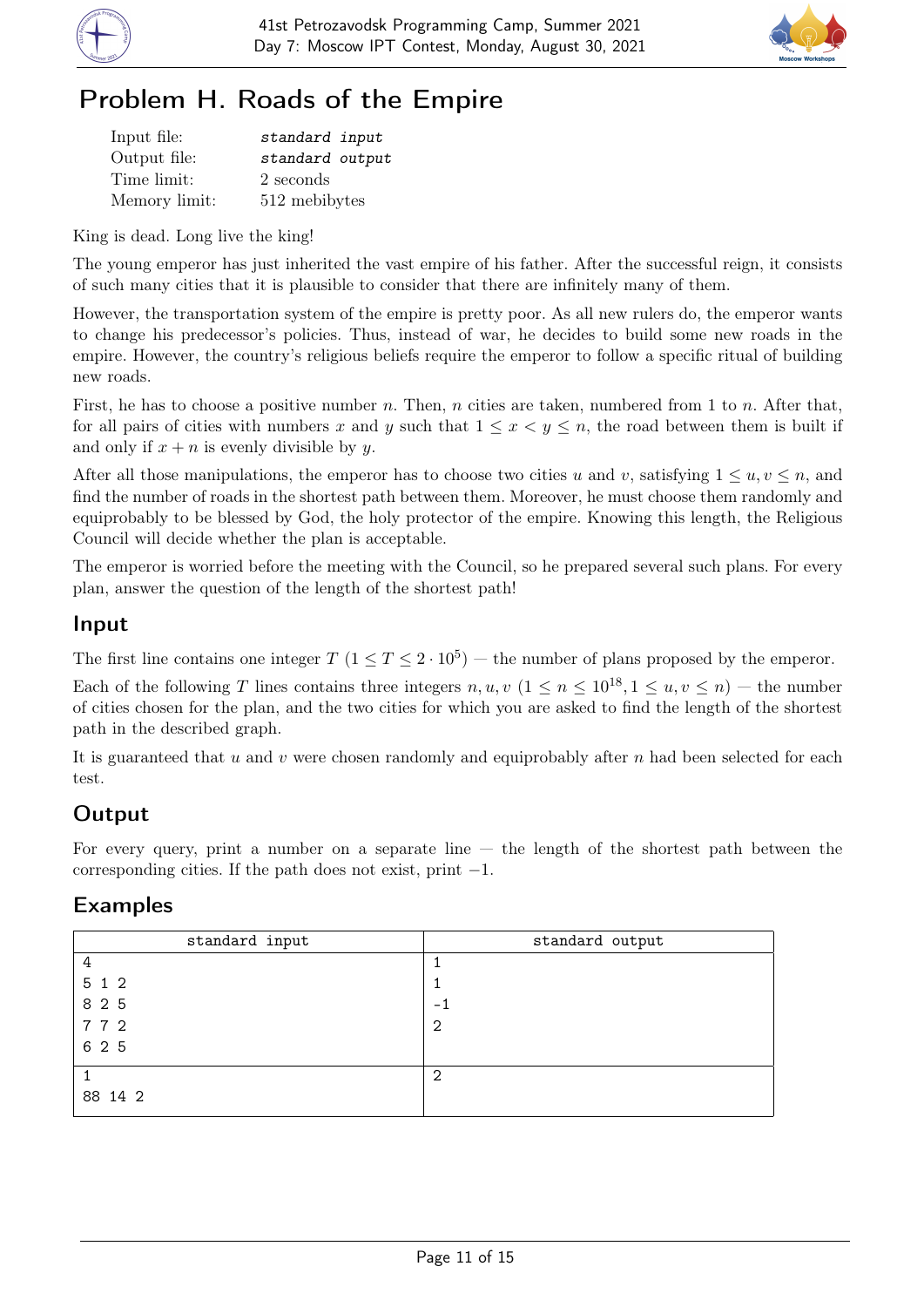



# Problem I. Drunkards

| Input file:   | standard input  |
|---------------|-----------------|
| Output file:  | standard output |
| Time limit:   | 1 second        |
| Memory limit: | 512 mebibytes   |

He is a positive man in every way, except that he goes to the bar every evening...

One of your friends is a bartender in the city's most famous (and only) bar. There are  $2 \cdot n + 1$  houses in the city, located along one long road and numbered from 0 to  $2 \cdot n$ . The bar is located in the house numbered n.

The interesting fact is that all drunkards in the city have the same habit. Of course, they leave the bar having a condition not allowing them to go along a way home, so they start to walk without a goal. Namely, every drunkard has an array  $a$  in mind, which has length  $n$ . In the *i*-th second after leaving the bar, the drunkard wants to change his position in the road by  $a_i$  ( $|a_i|=1$ ). If the drunkard was in front of the house j, he would be in front of the house  $j + a_i$  after this change.

However, they are so drunk that each second with probability  $\frac{p}{100}$  they are not capable of moving and stay in their current position.

If a drunkard arrives in front of his house, his family members see him and take him home. Possibly, if he lives in the n-th house itself, his family members will take him immediately. However, after n seconds, if not taken, a drunkard becomes disappointed and sleeps in the street.

Another drunkard came to the bar. The bartender does not know where he lives, so he just assumes for every house the probability is  $\frac{1}{2\cdot n+1}$  that the drunkard lives there. Calculate the probability that his family members will take him home modulo 998 244 353.

### Input

The first line contains two integers n and  $p$  (1  $\leq n \leq 5000$ , 0  $\leq p \leq 100$ ), which are described in the statement.

The second line contains n integers  $a_1, \ldots, a_n$   $(|a_i| = 1)$  — the drunkard's intentions in the *i*-th second.

### Output

Output one integer — the answer modulo 998 244 353.

Formally, let  $M = 998\,244\,353$ . It can be shown that the answer can be expressed as an irreducible fraction p  $\frac{p}{q}$ , where p and q are integers and it is guaranteed that q is not divisible by M. Output the integer equal to  $p \cdot q^{-1}$  mod M. In other words, output such an integer x that  $0 \leq x \leq M$  and  $x \cdot q = p \pmod{M}$ .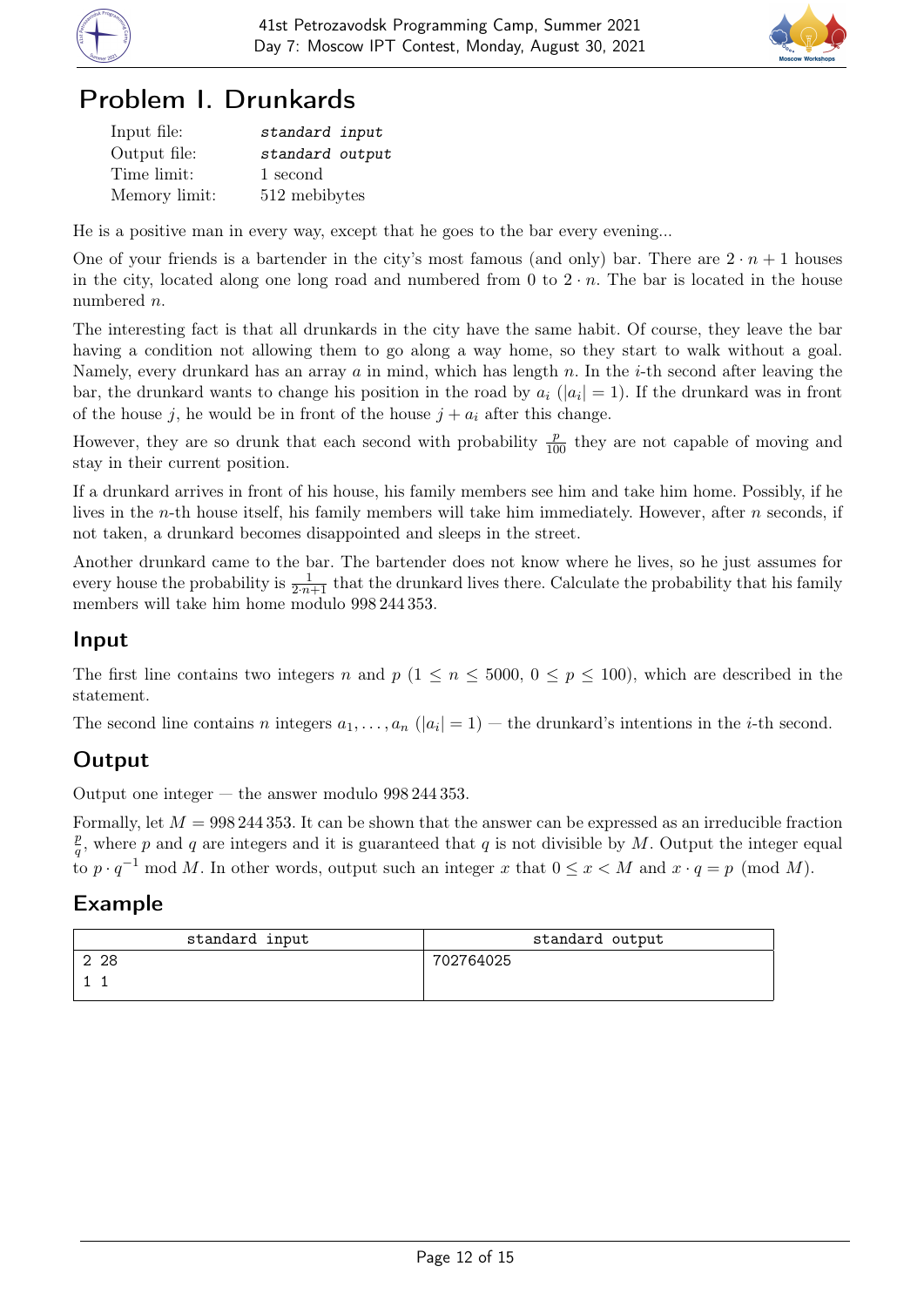



# Problem J. Rational Dimasik

| Input file:   | standard input  |
|---------------|-----------------|
| Output file:  | standard output |
| Time limit:   | 2 seconds       |
| Memory limit: | 512 mebibytes   |

Little Dimasik is a rational numbers fan. He has n rational numbers  $\frac{x_i}{y_i}$ . Recently Dimasik learned how to subtract rational numbers.

Recall that every rational number may be expressed in a unique way as an irreducible fraction  $\frac{a}{b}$ , where a and b are coprime integers and  $b > 0$ .

Let us define the function  $d\left(\frac{x_i}{w}\right)$ yi ) as the denominator of the rational number  $\frac{x_i}{y_i}$  in irreducible notation. For example,  $d(\frac{14}{6})$  $\frac{14}{6}$ ) =  $d(\frac{7}{3})$  $(\frac{7}{3}) = 3.$ 

Now Dimasik wants to calculate the value

$$
\prod_{1 \leq i < j \leq n} d\left(\left|\frac{x_i}{y_i} - \frac{x_j}{y_j}\right|\right).
$$

But soon he realized that this problem is too hard for him. Dimasik asks you to help him. As the value may be very large, find it modulo 998 244 353.

#### Input

The first line contains one integer  $n (1 \le n \le 2 \cdot 10^5)$  denoting the number of rational numbers Dimasik has.

Each of the following *n* lines contains two integers  $x_i$  and  $y_i$   $(0 \le x_i \le 10^9, 1 \le y_i \le 10^6)$  representing the numerator and denominator of the i-th rational number.

## Output

Print a single integer — the answer to the problem modulo 998 244 353.

| standard input | standard output |
|----------------|-----------------|
| $\overline{2}$ | 21              |
| 1 <sub>3</sub> |                 |
| 3 7            |                 |
| 3              | 7200            |
| 3 <sub>2</sub> |                 |
| 7 15           |                 |
| 5 1 2          |                 |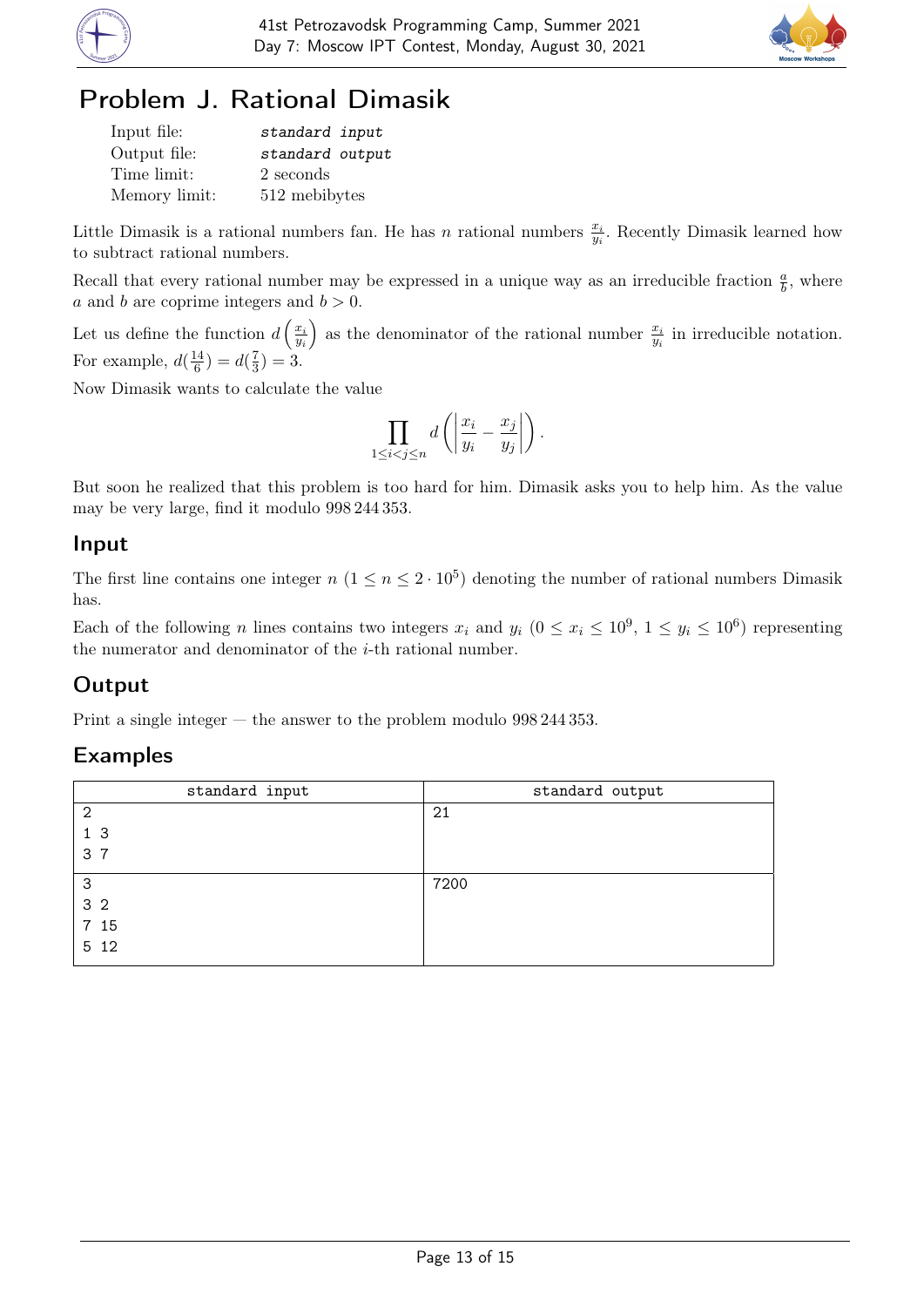



# Problem K. Mission Impossible: Grand Theft Auto

| Input file:   | standard input  |
|---------------|-----------------|
| Output file:  | standard output |
| Time limit:   | 2 seconds       |
| Memory limit: | 512 mebibytes   |

Tom Cruise had his car stolen during the filming in Birmingham. You, as the chief police officer, are asked to catch the thief.

Your people are patrolling the countryside, so the criminal can only be in one of  $n$  towns, and the highways between them represent a tree — that is, there are  $n-1$  bidirectional roads each connecting a pair of towns, and it is possible to traverse from each of them to any other. On each day you can pick any two towns A and B (not necessarily distinct) and request a troop which will check every town on the simple path between A and B (including both of them). If the thief is in one of these towns then it's game over for him. Otherwise, later that night he can move into any other adjacent town by a single road or stay still in the town where he was.

Since this is a very important case, you are very short of time. More specifically, let  $m$  be the number of leaves in the tree (that is, towns with only one outgoing road). Then you have to come up with a plan of  $|m/2|+1$  days which catches the thief: for each day you tell the corresponding A and B for this day, and your goal is to catch the guy independently on his actions between the days.

Find a plan satisfying the requirements. You will have to answer several test cases.

### Input

The first line of input contains the only integer  $T$  (1  $\leq T \leq 100$ ) – the number of test cases. T tests follow.

The first line of each test case contains a single integer  $n (2 \le n \le 2 \cdot 10^5)$  – the number of towns. Each of the next  $n-1$  lines consists of two integers u and v separated by space  $(1 \le u, v \le n)$ , denoting a road between towns  $u$  and  $v$ .

It is guaranteed that each test case represents a tree, and that the sum of all n does not exceed  $2 \cdot 10^5$ .

## **Output**

For each test case, print exactly  $|m/2|+1$  lines, each consisting of two integers A and B  $(1 \leq A, B \leq n)$ denoting the endpoints of the corresponding path. If you are sure that you can catch the thief using less operations, just add arbitrary paths at the bottom. One can prove that an answer always exists under these constraints.